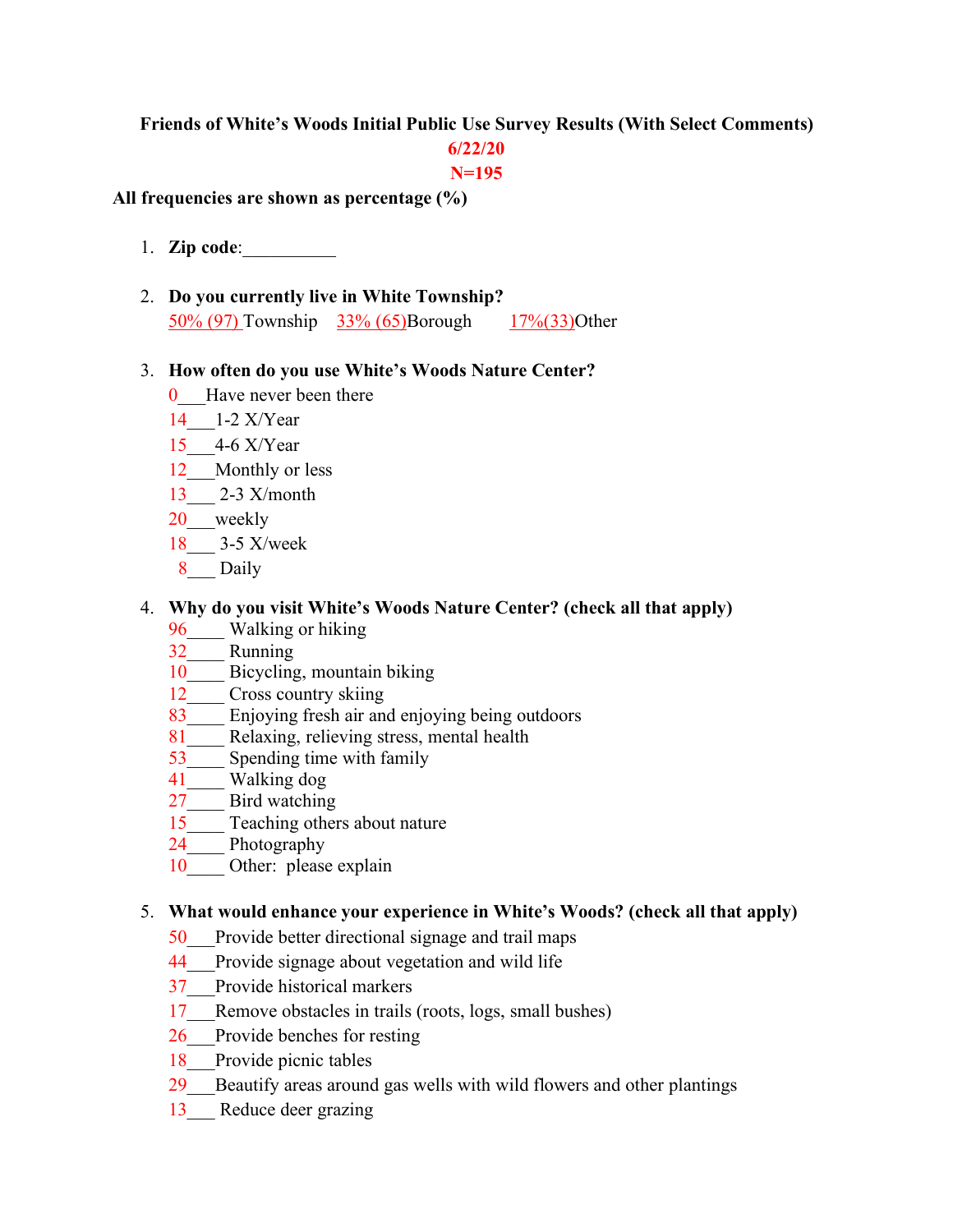# **Please indicate your opinion of each of the following:**

|                                                                                                                                   | <b>Strongly</b><br>Agree<br>4 | <b>Somewhat</b><br><b>Agree</b><br>3 | <b>Somewhat</b><br><b>Disagree</b><br>2 | <b>Strongly</b><br><b>Disagree</b> | <b>Mean</b>    |
|-----------------------------------------------------------------------------------------------------------------------------------|-------------------------------|--------------------------------------|-----------------------------------------|------------------------------------|----------------|
| White's Woods Nature Center<br>should be left in a natural state.                                                                 | 83                            | 15                                   | $\overline{2}$                          | $\mathbf{1}$                       | 3.8            |
| White's Woods Nature Center<br>should have pit toilet facilities at a<br>convenient location.                                     | 10                            | 49                                   | 31                                      | 9                                  | 2.6            |
| White's Woods Nature Center<br>needs pavilions or other structures<br>for group gatherings.                                       | $\overline{4}$                | 18                                   | 55                                      | 23                                 | $\overline{2}$ |
| Parking access near park entrances<br>is sufficient.                                                                              | 20                            | 48                                   | 29                                      | 3                                  | 2.9            |
| The quality of the trails in White's<br>Woods Nature Center is good.                                                              | 43                            | 50                                   | $\overline{7}$                          | $\boldsymbol{0}$                   | 3.4            |
| The number of trails in White's<br>Woods Nature Center is adequate.                                                               | 43                            | 54                                   | $\overline{4}$                          | $\theta$                           | 3.4            |
| White's Woods Nature Center<br>exists exclusively for recreation,<br>conservation, and historical<br>preservation.                | 75                            | 23                                   | $\overline{2}$                          | $\mathbf{1}$                       | 3.7            |
| A park commission with citizen<br>membership should be established<br>to govern White's Woods Nature<br>Center.                   | 62                            | 36                                   | $\overline{2}$                          | $\overline{2}$                     | 3.6            |
| <b>White's Woods Nature Center</b><br>enriches Indiana by providing<br>scenic beauty and as a home to<br>diverse flora and fauna. | 92                            | $\overline{7}$                       | $\mathbf{1}$                            | $\overline{0}$                     | 3.9            |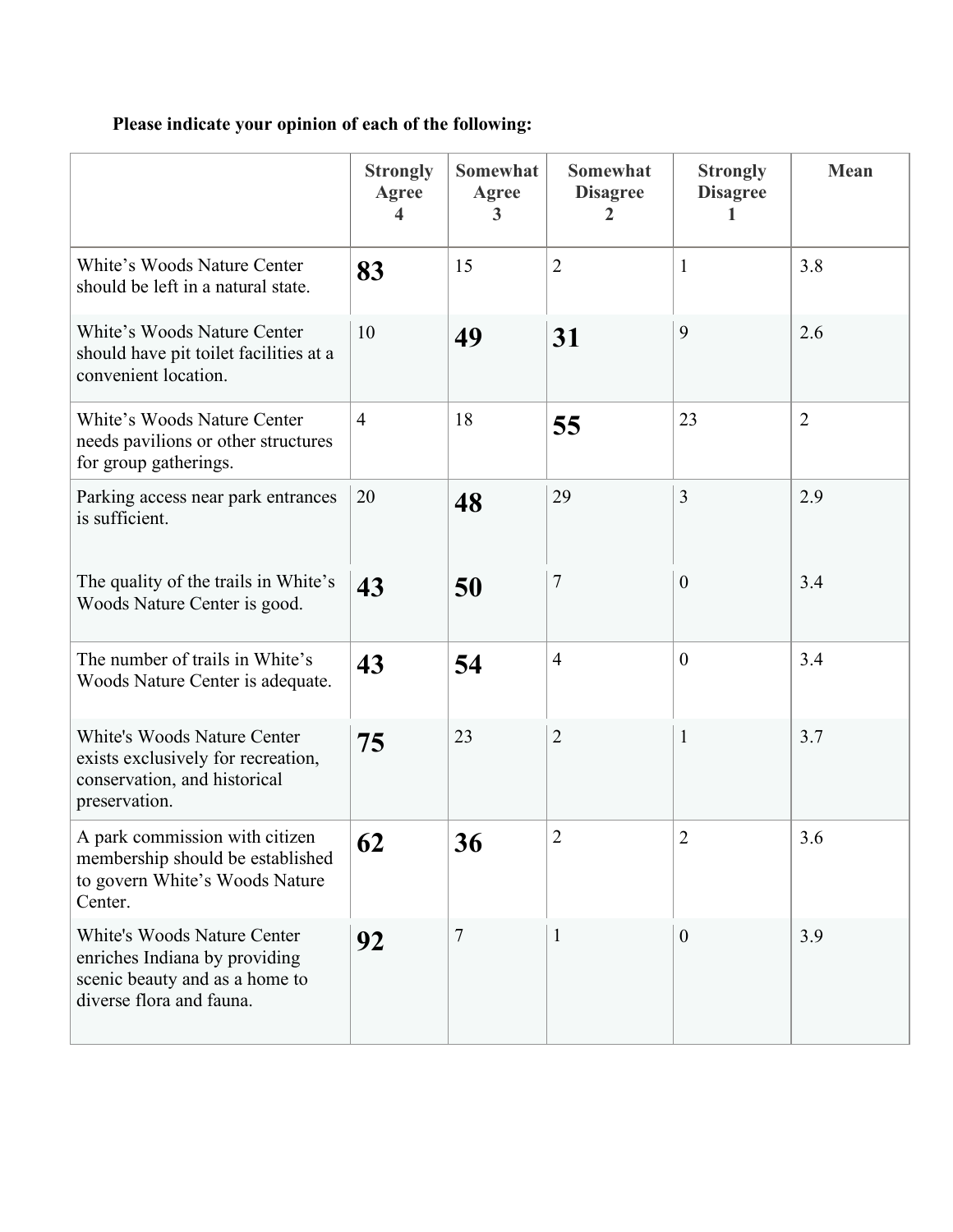|                                                                                                                      | <b>Strongly</b><br>Agree | <b>Somewhat</b><br>Agree<br>3 | <b>Somewhat</b><br><b>Disagree</b> | <b>Strongly</b><br><b>Disagree</b> | Mean |
|----------------------------------------------------------------------------------------------------------------------|--------------------------|-------------------------------|------------------------------------|------------------------------------|------|
| <b>White's Woods Nature Center</b><br>needs better trail maintenance,<br>including litter removal.                   | 8                        | 49                            | 38                                 | 5                                  | 2.6  |
| A comprehensive, science-based<br>management plan should be<br>established for White's Woods<br><b>Nature Center</b> | 54                       | 39                            | 5                                  | $\overline{2}$                     | 3.5  |
| White's Woods Nature Center<br>affords opportunity for a healthier<br>life style                                     | 89                       | 10                            | $\theta$                           |                                    | 3.9  |
| White's Woods Nature Center is an<br>important resource for the<br>community.                                        | 94                       | 6                             | $\mathbf{1}$                       | $\theta$                           | 3.9  |
| <b>White's Woods Nature Center</b><br>attracts visitors to Indiana, PA.                                              | 48                       | 45                            | $\overline{7}$                     | 1                                  | 3.4  |

## 6. **How are you willing to help with park maintenance? Check all that apply.**

- 53\_\_\_Clear trails and clean surrounding areas
- 41\_\_\_Remove invasive species by hand
- 72 Pick up litter
- 46 Plant wild flowers
- 14 Build benches and/or picnic tables
- 52\_\_\_Make financial contributions
- 11\_\_\_Other: Please explain\_

### 7. **Additional comments/suggestions**

8. **Contact (optional): Name, phone, email**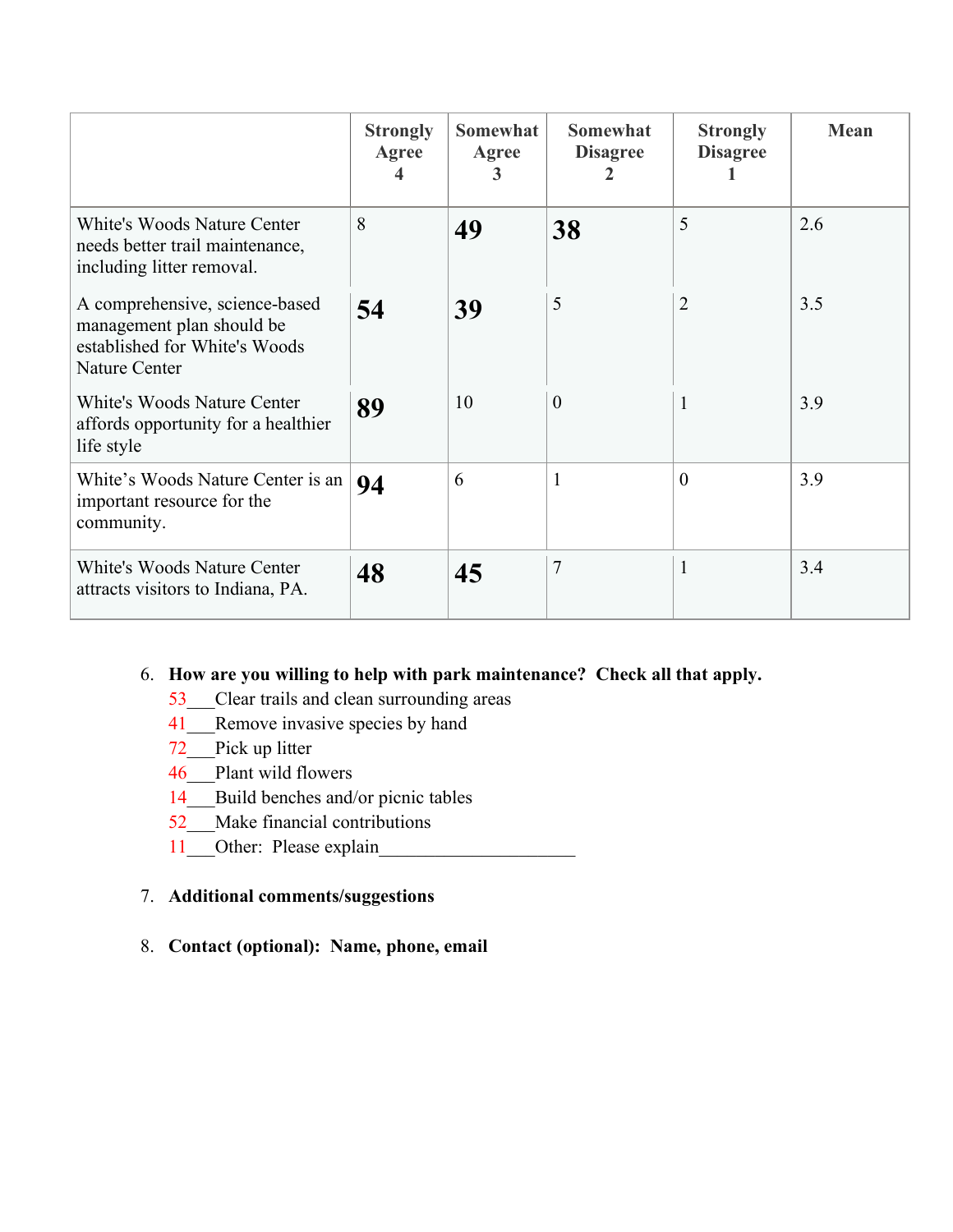## **Selected comments (9 of 66):**

Tell the supervisors to let the woods alone. Maybe if any one of them had been in the park in the last ten years, they'd understand the dangers of what they proposed. 6/3/2020 11:03 PM

White's Woods is a gem. Part of its charm is that it is not overly curated. We do not want White Township's foresters in there constantly messing with things. Let the woods be the woods. Citizens will step up to form a task force for removal of litter, invasive species, etc. We do not want a "park." We want a woods. White Township needs to understand that their short-sighted financial interest does not outweigh the majority opinion - and physical and mental health- of their community.

6/4/2020 10:34 AM

I am hoping that we can finally create a conservation plan for the park guided by ecologists and conservation biologists, so that that forest biodiversity and health may be enhanced. That is the number one priority. We should be enhancing the woods's role in carbon sequestration, wildlife habitat and biodiversity preservation. 6/4/2020 11:22 AM

I understand the need for removing invasive species and better maintenance of existing trails. However, as much as it is possible Whites Woods should retain a natural setting. I. Don't particularly see a need for more toilets, benches or picnic tables. Several of those are currently available on the University Park side and with adequate planning should meet the needs of those who wish to have picnics. The most appealing aspect of Whites Woods is its natural setting, rather than a artificially created park with shelters, benches and toilet facilities. People should not expect an array of facilities when going to the woods. If they have to have a shelter, bench or toilet around every curve, a trip to Blue Spruce or Yellow Creek might be a better option. Let's please maintain the NATURAL setting of the woods as much as it is possible. Thank you to FWW for all you do on our behalf. 6/4/2020 2:44 PM

Whites Woods is frequently used by IUP faculty for field trips--my students LOVE it and are discovering the woods often for the first time. It also help me recruit grad students, most of whom are looking to live in a town that has natural areas and outdoor rec/activities. 6/5/2020 12:04 PM

In the item above about "a science-based management plan," I was not sure how to answer, because often "management" means cutting lots of trees while making claims that the science supports timber extraction. I said I "disagree" in the sense that this could lead to unnecessary cutting of old trees or removal of new growth. I certainly do support scientific data collection and research study on forests, including the gathering of information on how forested areas remove carbon from the environment and improve the health of species including humans. I want to add that research could be done, in the area, on insects including endangered butterflies